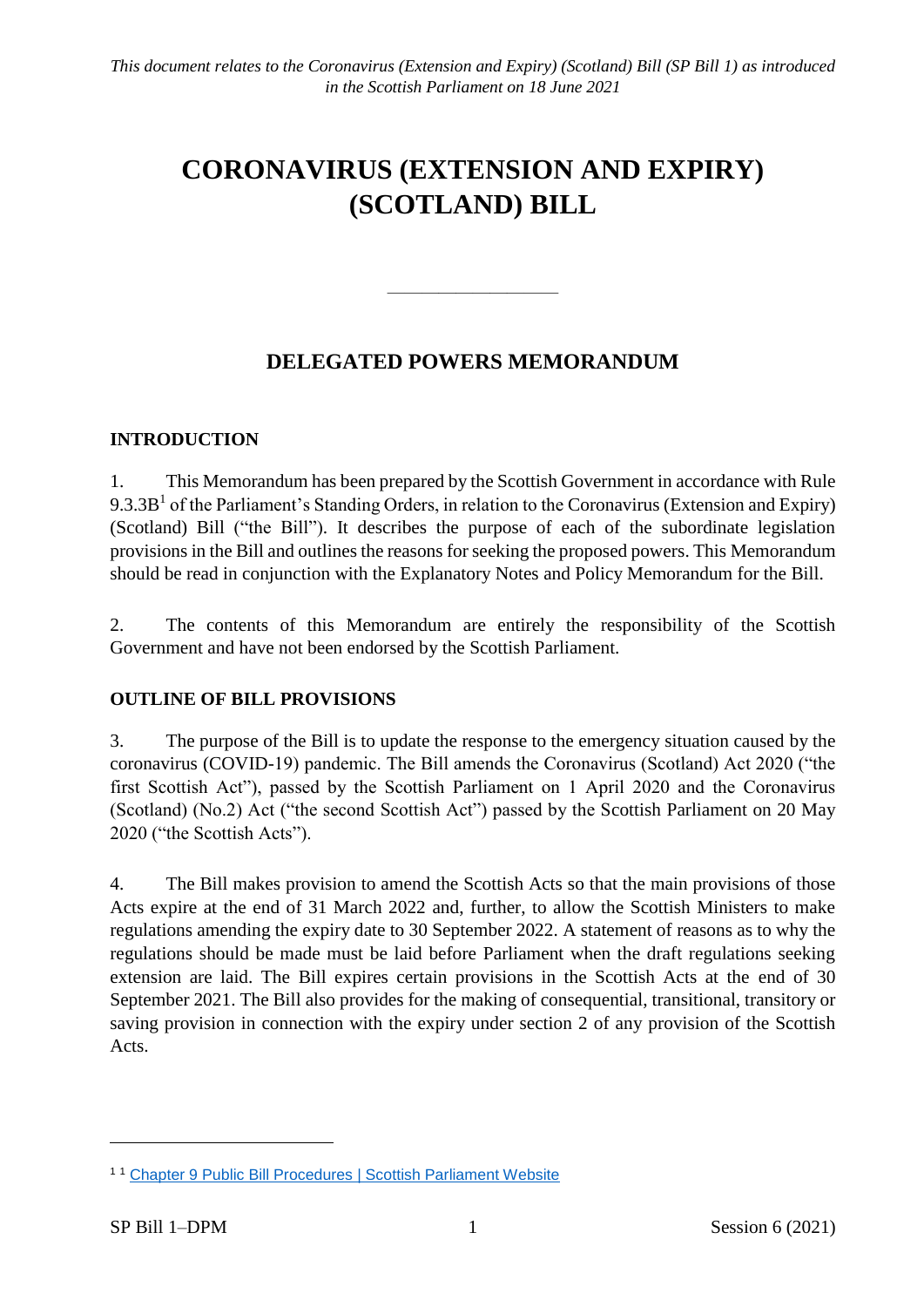# **RATIONALE FOR SUBORDINATE LEGISLATION**

5. The Bill contains three delegated powers which are explained in more detail below, with a short explanation of what each power allows, why the power has been taken in the Bill and why the selected form of Parliamentary procedure has been considered appropriate.

6. The Scottish Government has had regard, when deciding what subordinate legislation powers and respective Parliamentary procedures are appropriate for the Bill and whether provisions should be in primary or in subordinate legislation, to:

- the need to strike a balance between the importance of the issue and providing flexibility to respond to changing circumstances;
- the need to make proper use of valuable Parliamentary time; and
- the need to deal with the unexpected, which might otherwise frustrate the purpose of the provision in primary legislation approved by the Parliament.

# **DELEGATED POWERS**

# **Section 1(3) – Power to amend the expiry date for Part 1 of the first Scottish Act**

**Power conferred on: the Scottish Ministers** 

**Power exercisable by: regulations made by Scottish statutory instrument** 

**Parliamentary procedure: affirmative** 

# *Provision*

7. Section 12 of the first Scottish Act was most recently amended by Regulation 2 of the Coronavirus (Scotland) Acts (Amendment of Expiry Dates) Regulations 2021 (SSI 2021/152<sup>2</sup>) so that Part 1 of the first Scottish Act expires on 30 September 2021. The Bill amends section 12 further to provide that Part 1 of the first Scottish Act now expires at the end of 31 March 2022. Subsections (3) and (4) of section 12 are replaced with a new power which allows the Scottish Ministers to make regulations amending the expiry date to the end of 30 September 2022.

# *Reason for taking power*

8. The coronavirus pandemic continues to impose a severe and sustained threat to human life in Scotland. The Scottish Government remains committed to taking all steps necessary to address that threat. The first Scottish Act contains provisions which make temporary adjustments to respond to the pandemic, and protect the health of people living in Scotland. It is the Scottish Government's view that some of these temporary provisions will still be required beyond 30 September 2021 as part of the Scottish Government's strategic aim to suppress the virus to the

1

<sup>2</sup> [SSI 2021/152](https://www.legislation.gov.uk/ssi/2021/152/signature/made)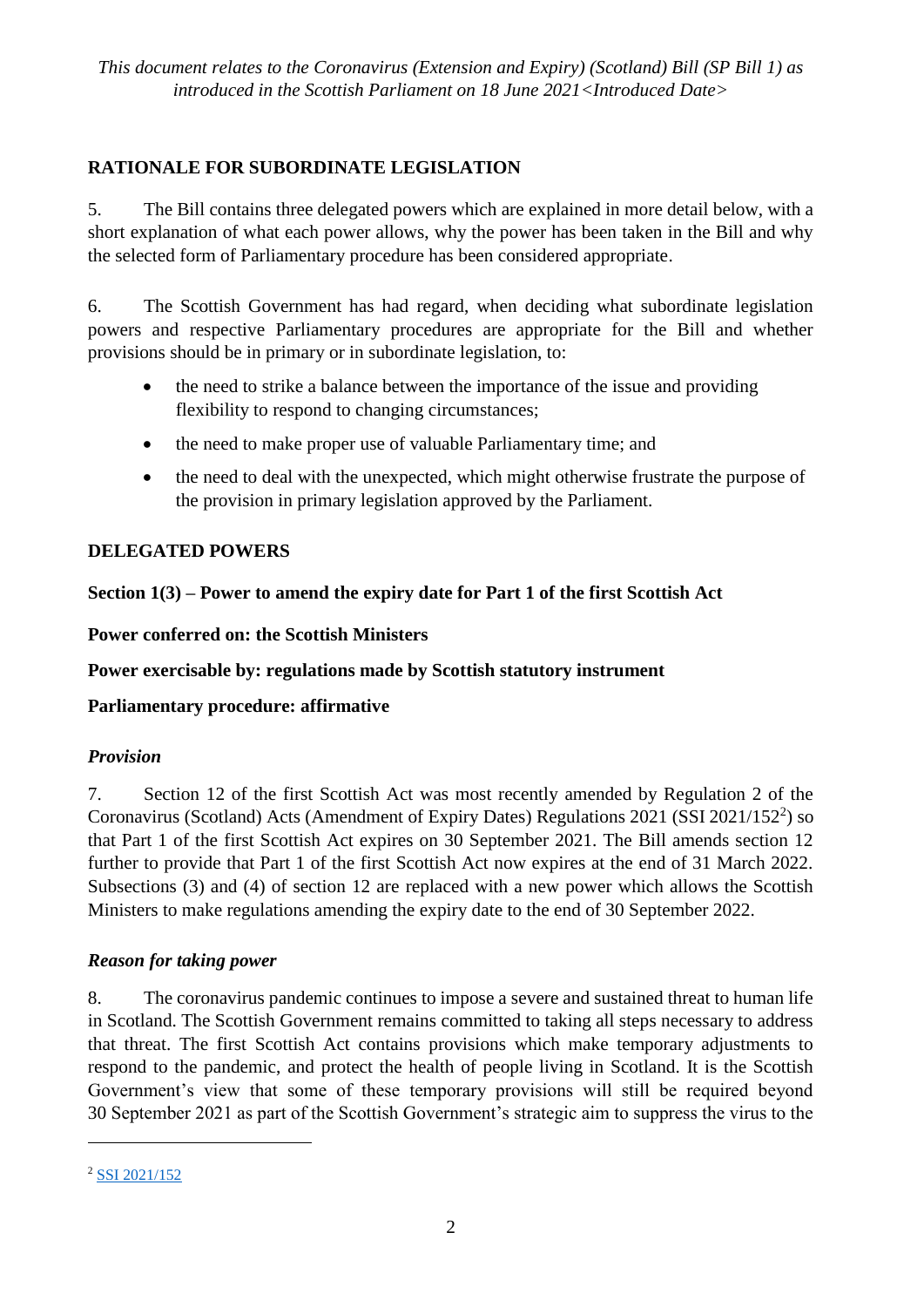*This document relates to the Coronavirus (Extension and Expiry) (Scotland) Bill (SP Bill 1) as introduced in the Scottish Parliament on 18 June 2021<Introduced Date>*

lowest possible level and keep it there, while striving to return to a more normal life for as many people as possible. However, it remains an appropriate safeguard that Part 1 of the first Scottish Act continues to be subject to an overall sunset clause which means these provisions expire automatically at the end of 31 March 2022. It also continues to be appropriate to have the opportunity to extend Part 1 of the first Scottish Act by one further period of six months with the approval of the Scottish Parliament given the uncertainty as to how the pandemic will develop. At the same time as laying a draft of the regulations seeking an extension to the end of 31 March 2022, the Scottish Ministers must lay before the Scottish Parliament a statement of their reasons why the regulations should be made. The timing of the laying of the statement of reasons has changed slightly from laying before the draft of the regulations to laying at the same time. There are administrative benefits to laying at the same time which is the reason for the timing change.

## *Choice of Procedure*

9. The affirmative procedure continues to be considered appropriate given that the regulations would amend primary legislation and have the effect of further extending Part 1 of the first Scottish Act.

## **Section 1(6) – Power to amend the expiry date for Part 1 of the second Scottish Act**

#### **Power conferred on: the Scottish Ministers**

### **Power exercisable by: regulations made by Scottish statutory instrument**

# **Parliamentary procedure: affirmative**

#### *Provision*

10. Section 9 of the second Scottish Act was most recently amended by Regulation 3 of the Coronavirus (Scotland) Acts (Amendment of Expiry Dates) Regulations 2021 (SSI 2021/152<sup>3</sup>) so that Part 1 of the second Scottish Act expires on 30 September 2021. The Bill amends section 9 further to provide that Part 1 of the second Scottish Act now expires at the end of 31 March 2022. Subsections (3) and (4) of section 9 are replaced with a new power which allows the Scottish Ministers to make regulations amending the expiry date to the end of 30 September 2022.

#### *Reason for taking power*

11. The coronavirus pandemic continues to impose a severe and sustained threat to human life in Scotland. The Scottish Government remains committed to taking all steps necessary to address that threat. The second Scottish Act contains provisions which make temporary adjustments to respond to the pandemic, and protect the health of people living in Scotland. It is the Scottish Government's view that some of these temporary provisions will still be required beyond 30 September 2021 as part of the Scottish Government's strategic aim to suppress the virus to the

 $\overline{a}$ 

<sup>3</sup> [SSI 2021/152](https://www.legislation.gov.uk/ssi/2021/152/signature/made)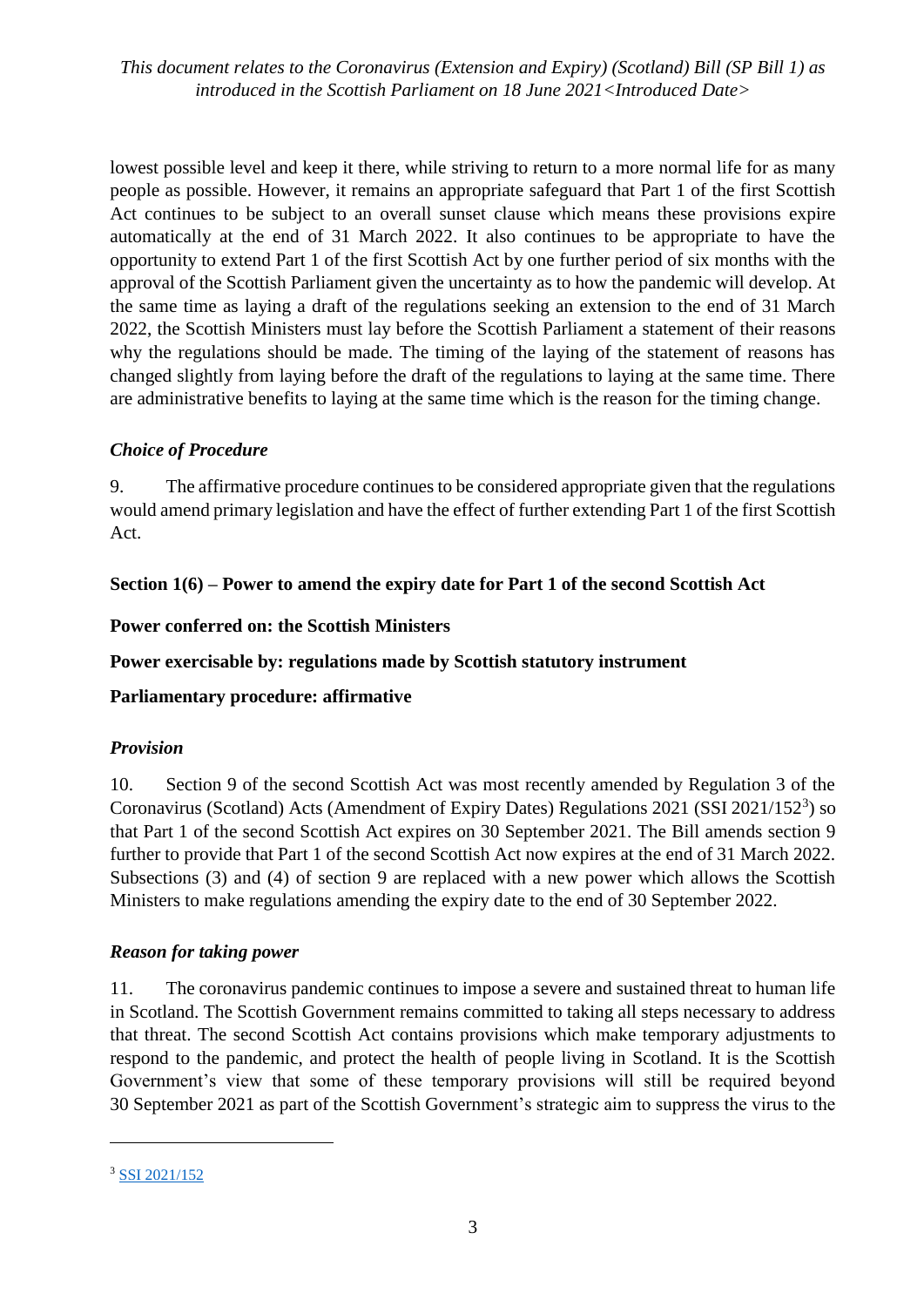*This document relates to the Coronavirus (Extension and Expiry) (Scotland) Bill (SP Bill 1) as introduced in the Scottish Parliament on 18 June 2021<Introduced Date>*

lowest possible level and keep it there, while striving to return to a more normal life for as many people as possible. However, it remains an appropriate safeguard that Part 1 of the second Scottish Act continues to be subject to an overall sunset clause which means these provisions expire automatically at the end of 31 March 2022. It also continues to be appropriate to have the opportunity to extend this expiry date by one further period of six months with the approval of the Scottish Parliament given the uncertainty as to how the pandemic will develop. At the same time as laying a draft of the regulations seeking an extension to the end of 31 March 2022, the Scottish Ministers must lay before the Scottish Parliament a statement of their reasons why the regulations should be made. The timing of the laying of the statement of reasons has changed slightly from laying before the draft of the regulations to laying at the same time. There are administrative benefits to laying at the same time which is the reason for the timing change.

#### *Choice of Procedure*

12. The affirmative procedure continues to be considered appropriate given that the regulations would amend primary legislation and have the effect of further extending Part 1 of the second Scottish Act.

## **Section 5(1) – Power to make provision in connection with expiry**

#### **Power conferred on: the Scottish Ministers**

**Power exercisable by: regulations made by Scottish statutory instrument** 

**Parliamentary procedure: affirmative if amending primary legislation, otherwise negative** 

#### *Provision*

13. Section 5(1) provides that the Scottish Ministers may by regulations make consequential, transitional, transitory or saving provision in connection with the expiry under section 2 of any provision of the first Scottish Act or the second Scottish Act.

#### *Reason for taking power*

14. Section 2 of the Bill expires a number of provisions from the Scottish Acts that are no longer considered necessary. The Bill also contains a schedule with transitional and saving provision related to certain of the expiring provisions to ensure that appropriate arrangements are in place for an orderly transition when these emergency provisions expire. Section 12 of the first Scottish Act and section 9 of the second Scottish Act make provision for the expiry of Part 1 of each of those Acts and include powers to make consequential, transitional, transitory or saving provision in connected with expiry under those sections (see section  $12(9)$  and  $(10)$  of the first Scottish Act and section 9(9) to (11) of the second Scottish Act). It is considered appropriate to take a similar power in relation to the provisions of the Acts that are being expired on the face of the Bill in the event that the requirement for further consequential, transitional, transitory or saving provision is identified.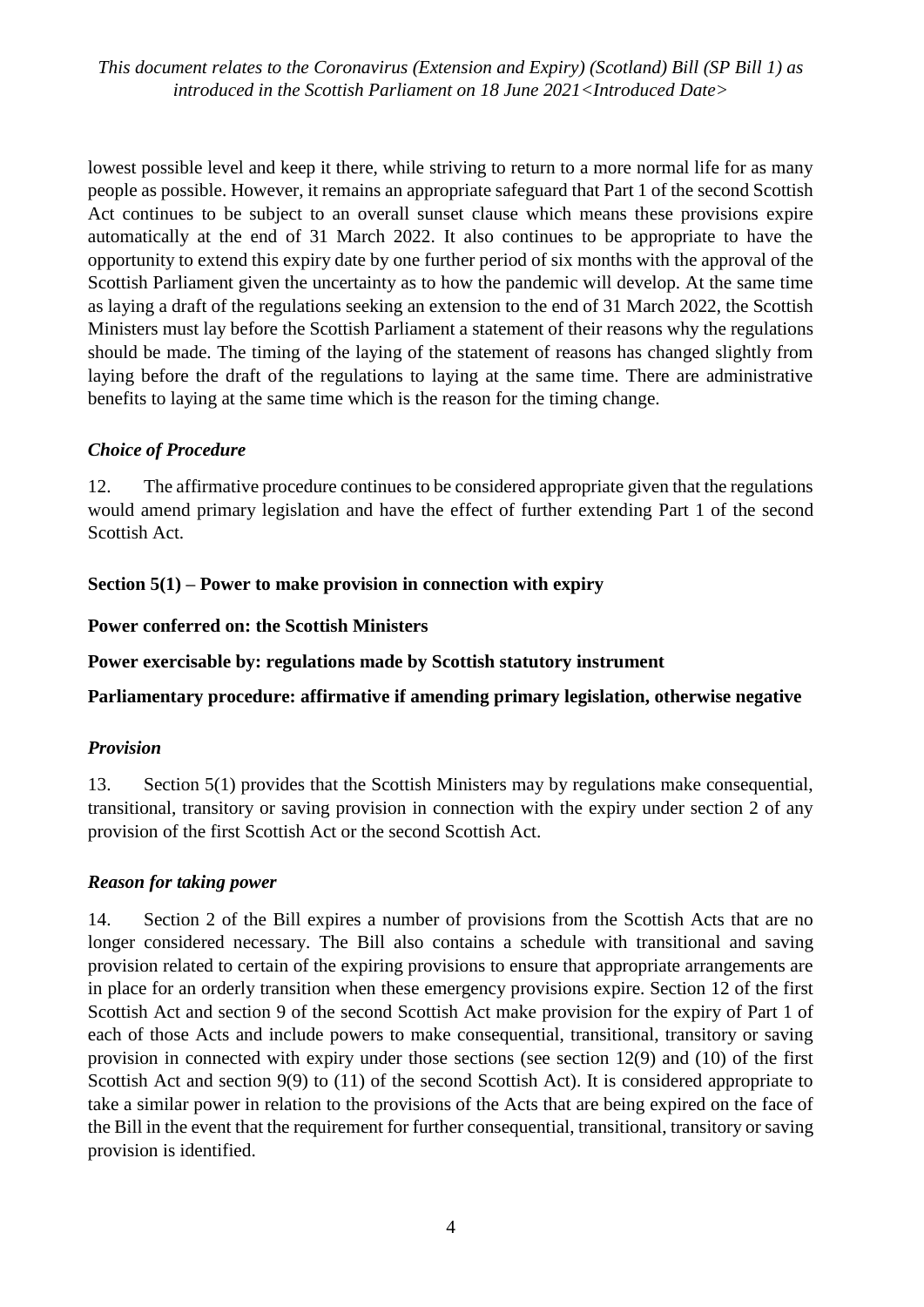# *Choice of procedure*

15. The affirmative procedure is considered appropriate where regulations made under this power amend primary legislation. In all other cases, the negative procedure is considered appropriate to allow for flexibility while providing for scrutiny by the Scottish Parliament.

16. There are no other delegated powers in the Bill. However, there are also delegated powers in the Scottish Acts which will be extended by virtue of the change of expiry date for Part 1 of each Act. For completeness, the Delegated Powers Memorandums for the first Scottish Act<sup>4</sup> and the second Scottish Act<sup>5</sup> are available to view.

 $\overline{\phantom{a}}$ 

<sup>4</sup> [Delegated Powers Memorandum -](https://www.parliament.scot/-/media/files/legislation/bills/current-bills/coronavirus-scotland-bill/introduced/delegated-powers-memorandum-coronavirus-scotland-bill.pdf) 1st Scottish Act

<sup>5</sup> [Delegated Powers Memorandum -](https://www.parliament.scot/-/media/files/legislation/bills/current-bills/coronavirus-scotland-no2-bill/introduced/delegated-powers-memorandum-coronavirus-scotland-no2-bill.pdf) 2nd Scottish Act